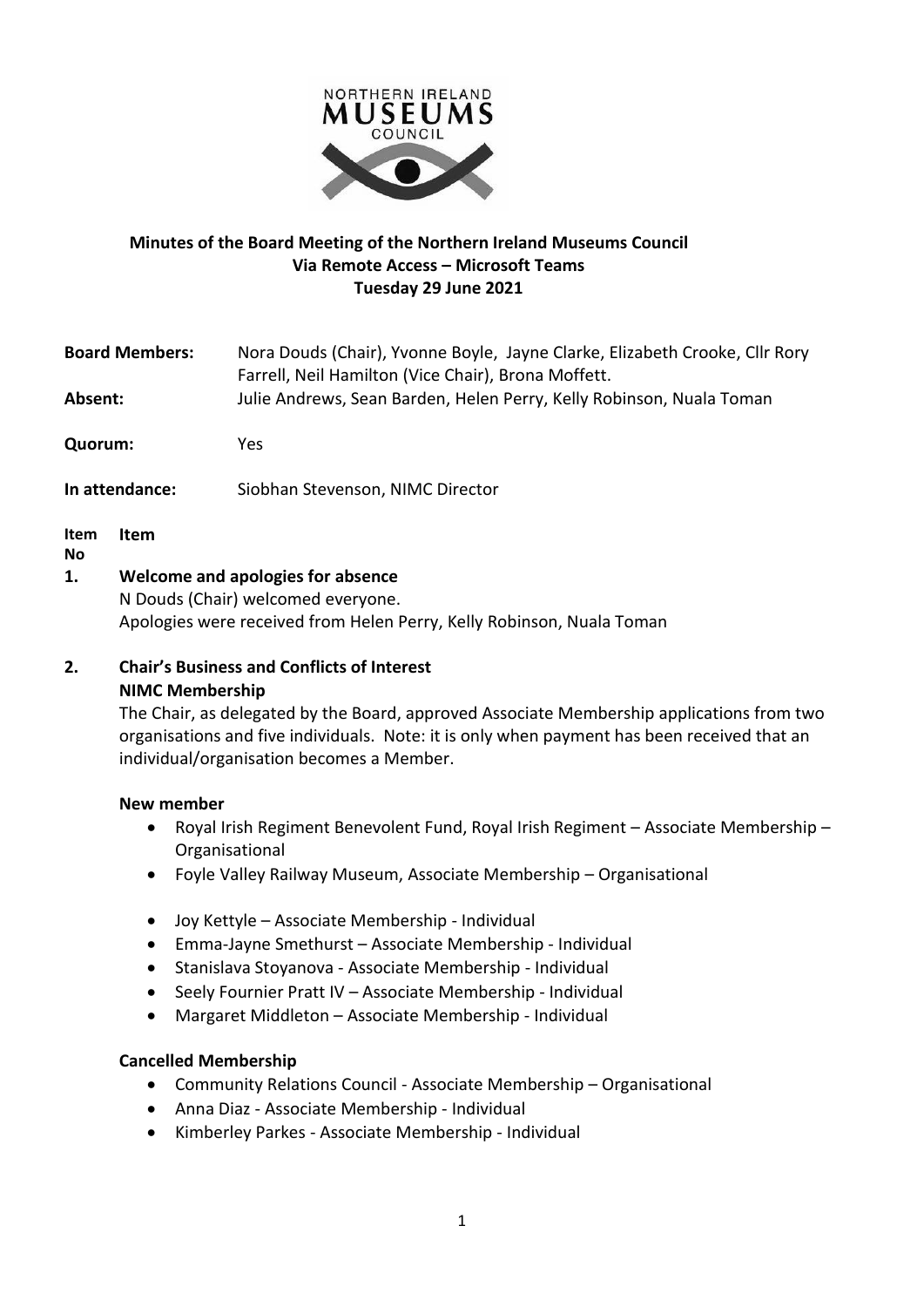#### **Recruitment of Committee Members**

#### **New committee members have been appointed as follows:**

Business Planning Committee Nora Douds

Grant Committee Cllr. Rory Farrell

Audit and Risk Assurance Committee Nuala Toman Brona Moffett – currently in an observer role

The Chair noted that there are still vacancies on the Grant Committee and asked for interested members to come forward.

#### **Conflicts of Interest Declarations**

The revised declarations are on the website for all Board Members.

#### **Conflict of Interest**

The Chair asked the meeting:

− Does any Trustee have any conflicts of interest or related party matters to declare relating to any item on the agenda for this meeting?

Jayne Clarke declared an interest with regard to the Access and Inclusion grant award to Carrickfergus Museum.

− Does any Trustee have any conflicts of interest or related party matters to declare in general that have changed since they last completed a declaration form?

No further interests were declared.

The Chair reminded members that if any Trustee becomes aware of any new conflict of interest or related party matter since they last completed a declaration form they should let the Director know immediately.

**3. Minutes of Board Meeting of 31 March 2020** No amendments requested. The Minutes were approved.

> Proposed: Elizabeth Crooke Seconded: Jayne Clarke

#### **4. Matters arising from Minutes**

The NIMC Director provided the Board with an update on the following: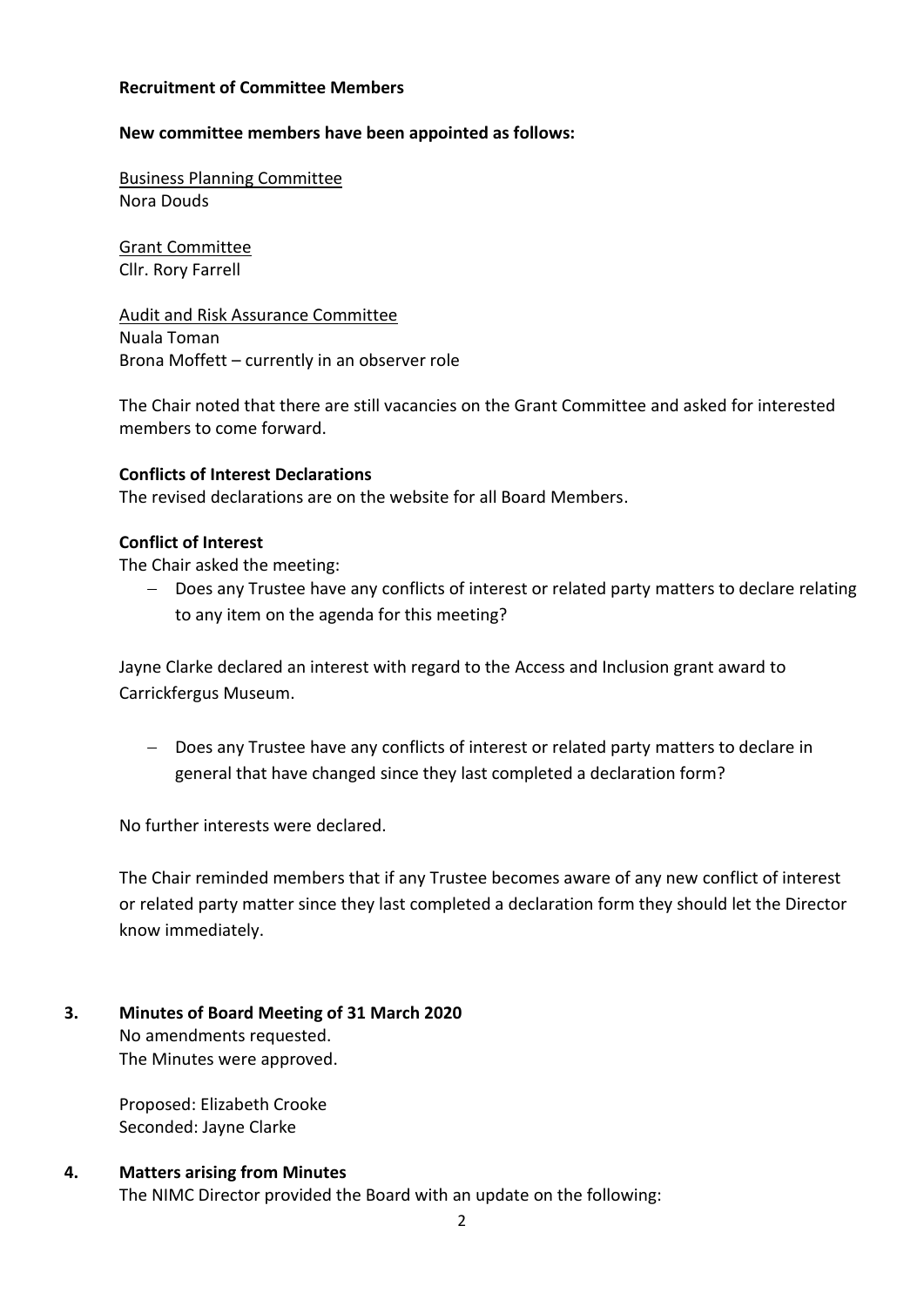| <b>LIST OF ACTION POINTS</b> |                              |                                                                                                         |                 |  |  |  |
|------------------------------|------------------------------|---------------------------------------------------------------------------------------------------------|-----------------|--|--|--|
| <b>Action Point</b>          | Owner                        | NIMC Board Meeting 30 March 2021<br><b>Action</b>                                                       | <b>Status</b>   |  |  |  |
| 01                           | <b>NIMC Director</b>         | Recirculate Board Strategy Day and Building<br>Inclusive Communities                                    | Complete        |  |  |  |
| 02                           | NIMC Chair                   | Reform the Working Group, review report and<br>present at Business Planning Committee on 18<br>May 2021 | <b>Complete</b> |  |  |  |
| 03                           | <b>NIMC Director</b>         | Put website on the Business Planning Committee<br>Agenda                                                | <b>Complete</b> |  |  |  |
| 04                           | NIMC Board<br><b>Members</b> | comments to NIMC Director re Board Self<br>Evaluation                                                   | <b>Complete</b> |  |  |  |
| 05                           | <b>NIMC Director</b>         | Forward Bi-Annual Assurance Statement to DfC                                                            | Complete        |  |  |  |
| 06                           | <b>NIMC Director</b>         | Forward Internal Audit Report to all Board<br><b>Members</b>                                            | Complete        |  |  |  |

There were no other matters arising.

## **5. NIMC 2020-21 Business Plan 5.1 Business Performance Update – Quarter 1**

The Director reminded the Board that the 2021-22 Business Plan was still in draft and had been submitted to DfC in January 2021.

The Key Performance Targets were all on track with some being delivered already. Targets around grants and training for staff have already been met.

The one area where progress has not been possible is Accreditation. Due to COVID-19, Arts Council England have paused Accreditation through-out the UK until April 2022. The pause has been extended from April 2021. ACE are beginning to process new applications from October 2021 at the request of applicants. NI Museums Council will need to consider if we begin processing applications within this financial year. The Development Officer will need to undergo training on Grantium the Accreditation application software before this happens. This has been requested from ACE.

The Director confirmed that an Accreditation update would go out in the next Museum Beat. Members emphasised the importance of clarity around the progress of Accreditation Scheme being re-started.

There are proposed amendments to the Plan as outlined in red below: 2.2 Provided research and intelligence to inform decision making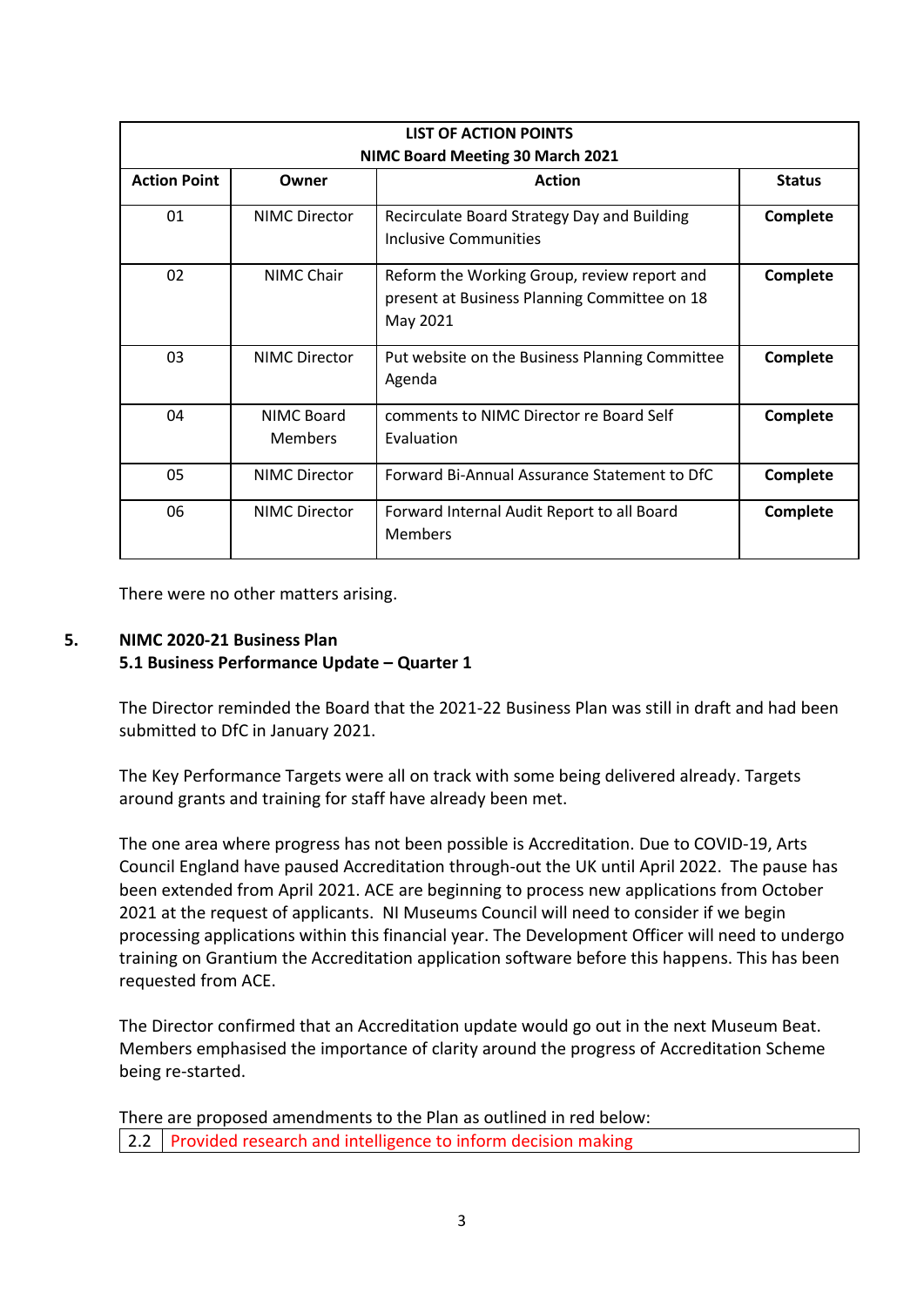2.3 Developed a new Digital Marketing Strategy including options for a new website that will enable a wider range of people to be involved with heritage and, deliver advice and guidance to the sector

The Director outlined other progress against the Business Plan to date. There has been good progress with a number of areas completed. Particular success has been achieved in the areas of securing non grant in aid funding. We have now received a letter of offer for £50,000 from the Climate Change Fund.

The Board noted progress to date. Approved: Elizabeth Crooke Seconded: Yvonne Boyle

**Action 1** Accreditation update in Museum Beat

## **6. Financial Position**

The Director provided an overview of the financial position for the period 1 April 2021 to 31<sup>st</sup> May 2021 including the starting position of £232k which is now the baseline position. Previously the starting position was £204K and £12k for pension contributions.

The Director outlined changes to the way the Reimage, Remake, Replay salary costs are shown in the budget. There are accrued funds showing under operations and some variances due to timing.

The Board noted the Financial Position.

# **7. NIMC Director's Report**

The Director presented her report and drew attention to the following:

- Meetings with Partner Organisations
- Access and Inclusion fund and audits
- The continued online Training Programme
- LET'S TALK continued demand from the sector
- #Museumsweek social media campaign
- Collaborative funding bid with Museum Development UK
- Funding achieved from the Climate Change Fund

The ongoing issues were also reported on:

1. MOU/MOTO between NI Museums Council and National Museums NI

Feedback has been received which highlights the time and costs for review, negotiation and possible legal costs to ensure each party's position is protected. Given the potential costs of developing and implementing an agreement for both parties, there seems to be no appetite to take this forward by National Museums NI.

# 2. Articles of Association

Any change to the Articles requires discussion with DfC and approval at an AGM. This will be identified for September.

3. Partnership Agreement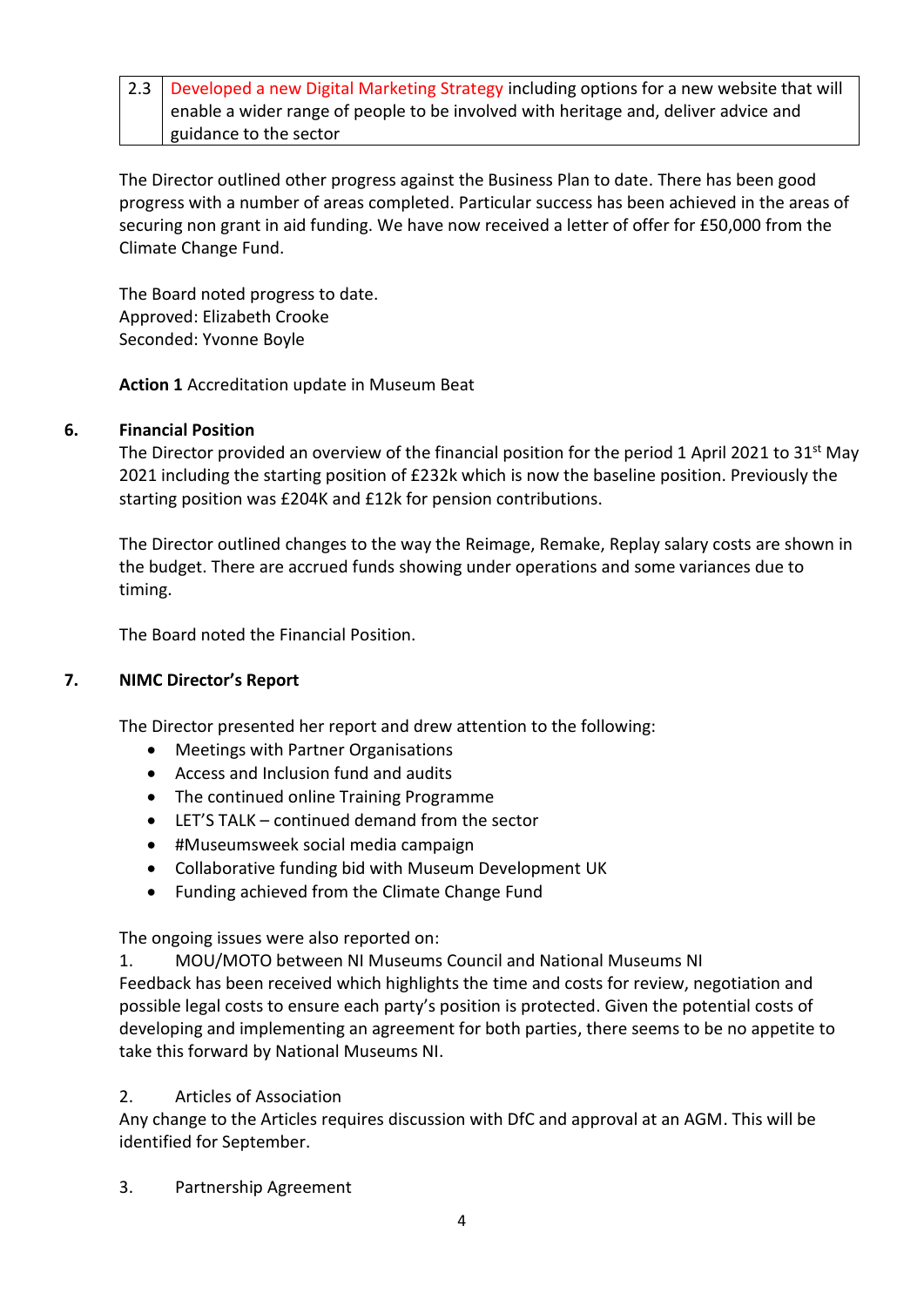A first draft based on a template issued by the Department has been completed. No further progress is reported.

The Board noted the Director's Report.

**Action 2.** Update to Articles of Association considered for September AGM.

## **8. Risk Register**

The Audit & Risk Assurance Committee reviewed and approved the NI Museum Council's Risk Register at its meeting on the 22 June 2021.

The Board noted the following:

## **Page 2 Risks Summary**

• All Risks currently on Amber

The Director drew the Board's attention to the following items in particular:

- Risk 1, additional grant-in-aid has reduced the risk
- Risk 2, Postponement of Accreditation is relevant in relation to the risk but is a UK wide issue
- That the Going Concern status of the Museums Council is expanded upon in the draft Annual Report for 2020-21

The Board Approved the Risk Register

Proposed: Neil Hamilton Seconded: Rory Farrell

## **9. Governance**

## **9.1 NIMC Annual Report & Financial Statements 2020-21**

The NIMC Director presented for approval the draft Annual Report & Financial Statements 2020- 21. Discussion focused on:

- pp 4, Key Performance Indicators
- pp 37, retained membership numbers despite Covid 19
- pp, 54 Going Concern

The draft Annual Report & Financial Statements 2020-21 were approved by the Board. Proposed: Jayne Clarke

Seconded: Elizabeth Crooke

# **9.2 Report to Those Charged with Governance**

The Director presented the draft Report and drew attention to:

- pp 4, Significant Risks No issues
- pp 5, Minor amendments to editing only will be made to Annual Report
- pp 8, Audit Findings, 3 Recommendations,
- $\bullet$  Finding 1 Priority 3 consistency in applying procedures
- Finding 2 Priority 2 Contracts register
- Finding 3 Priority 2 Charity Commission NI update to website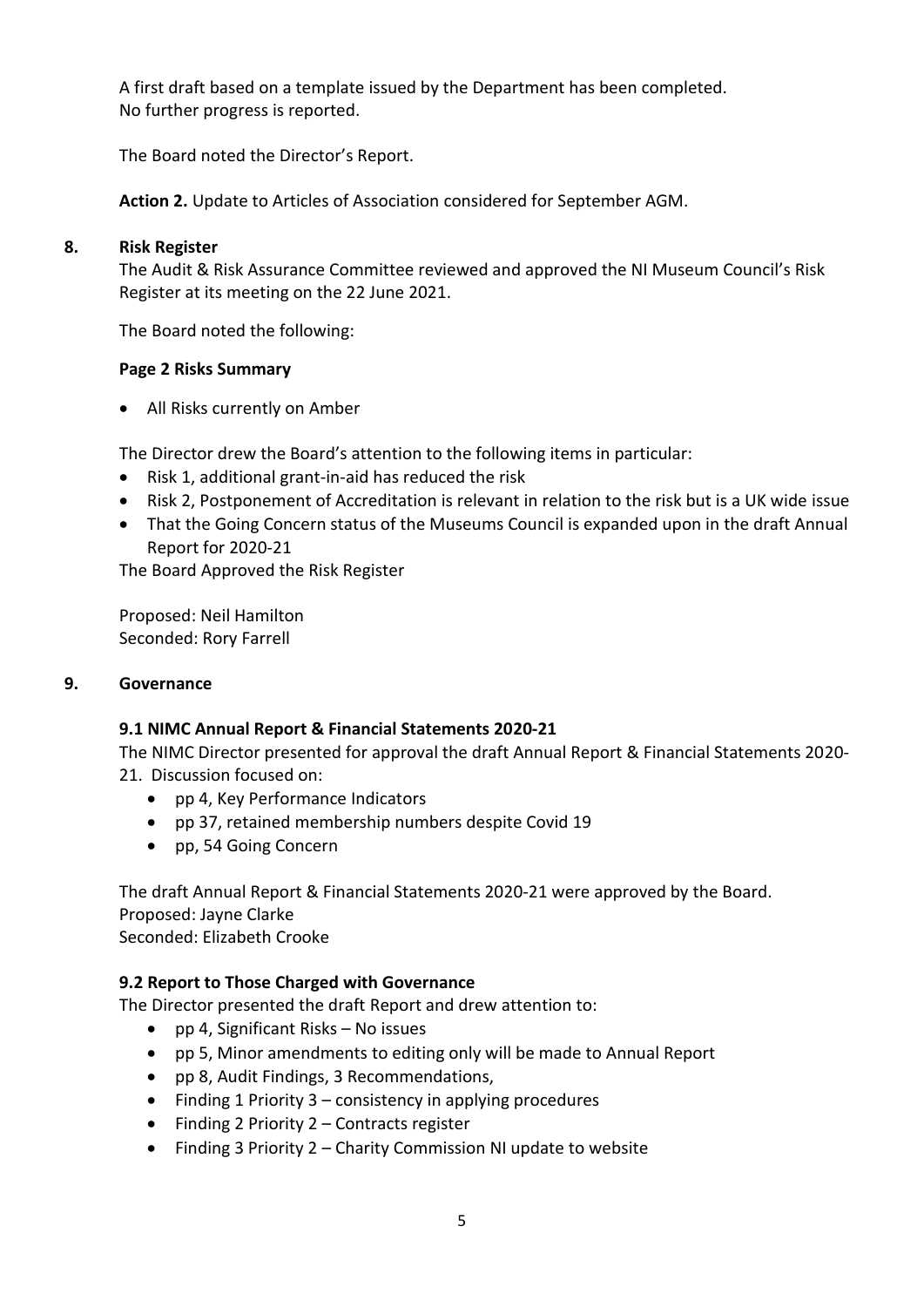The Director advised the Board that the report recommendations and responses be accepted. The Board approved the report. Proposed: Rory Farrell Seconded: Neil Hamilton

#### **10. Raising Concerns Policy**

The Director presented the Raising Concerns Policy.

The Raising Concerns Policy was approved. Proposed: Jayne Clarke Seconded: Brona Moffett

#### **11. Report of the Audit & Risk Assurance Committee**

The Board noted the Report of the Audit & Risk Assurance Committee (ARAC) and the draft Minutes of the meeting held on 22 June 2021.

#### **12. Report of the Grant Committee**

The Board noted the Report of the Grant Committee and draft Minutes of the meeting held on 22 June 2021.

The Board noted the successful completion of grant funding and Access and Inclusion Grant being delivered in a tight timeframe.

The new Terms of Award were accepted.

#### **13. Report of the Business Planning Committee**

The Board noted the Report of the Business Planning Committee and draft Minutes of the meeting held on 18 May 2021 and in particular the proposals for development of the Corporate Strategy and the website.

## **14. Review of Organisational Structure & Staffing Update**

The Director updated the Board on the following:

- The Organisational Review recommenced with a meeting of working group
- Director to provide an update with costings at the next meeting of BPC.
- Development Officer took up post on  $17<sup>th</sup>$  May on a 3 year fixed-term secondment from NMNI
- There has been no staff sick leave in the period since the last Board Meeting

#### **15. Any Other Business**

## **Business Planning Diary 2021-22**

The update Business Planning Diary circulate with revised date for Grant Committee and earlier time for next Audit and Risk Assurance Committee. The Chair confirmed that the Board will meet at the earlier time of 10.00 in future.

Action 3. This will be updated on the Diary.